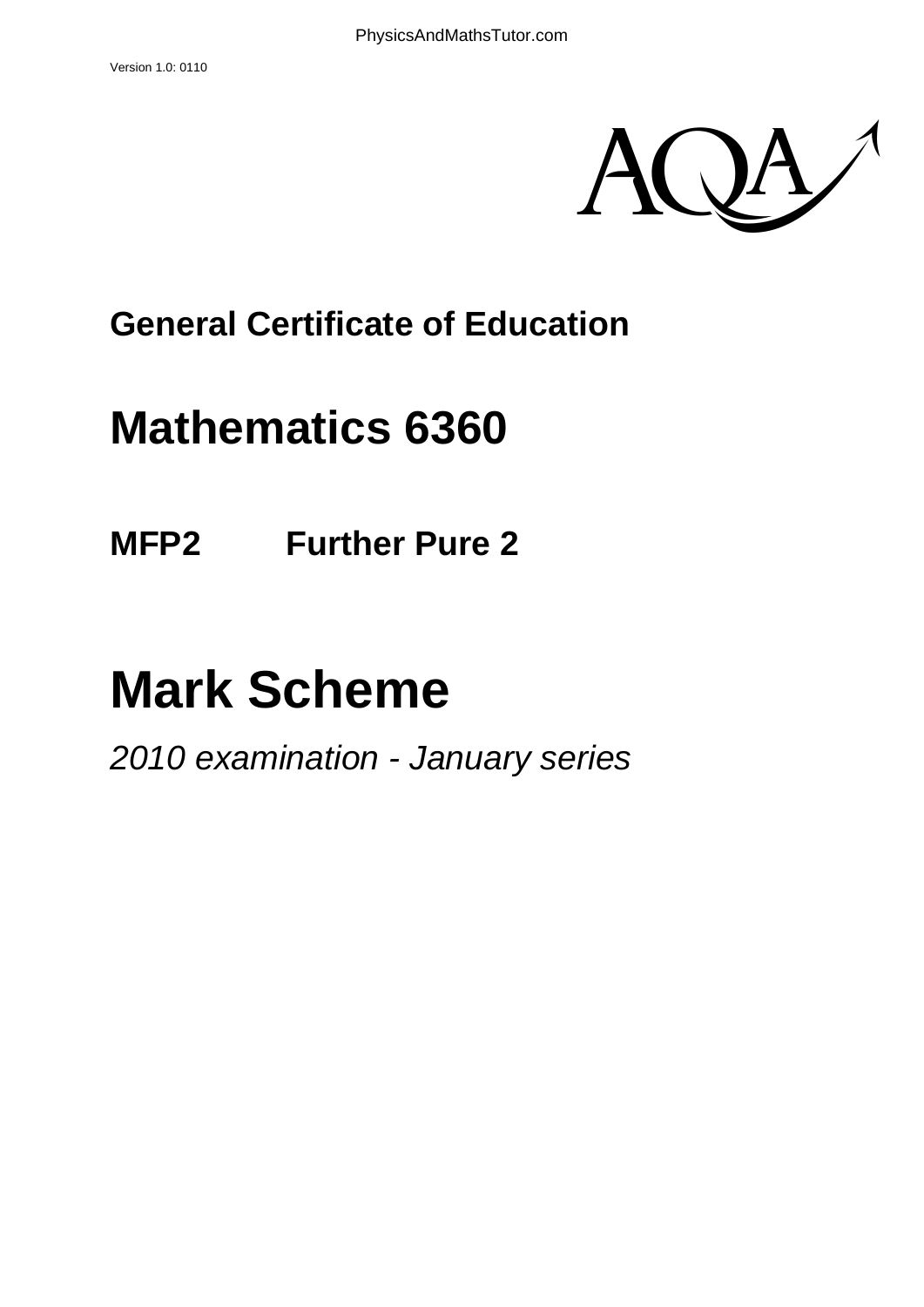Mark schemes are prepared by the Principal Examiner and considered, together with the relevant questions, by a panel of subject teachers. This mark scheme includes any amendments made at the standardisation meeting attended by all examiners and is the scheme which was used by them in this examination. The standardisation meeting ensures that the mark scheme covers the candidates' responses to questions and that every examiner understands and applies it in the same correct way. As preparation for the standardisation meeting each examiner analyses a number of candidates' scripts: alternative answers not already covered by the mark scheme are discussed at the meeting and legislated for. If, after this meeting, examiners encounter unusual answers which have not been discussed at the meeting they are required to refer these to the Principal Examiner.

It must be stressed that a mark scheme is a working document, in many cases further developed and expanded on the basis of candidates' reactions to a particular paper. Assumptions about future mark schemes on the basis of one year's document should be avoided; whilst the guiding principles of assessment remain constant, details will change, depending on the content of a particular examination paper.

Further copies of this Mark Scheme are available to download from the AQA Website: www.aqa.org.uk

Copyright © 2010 AQA and its licensors. All rights reserved.

#### COPYRIGHT

AQA retains the copyright on all its publications. However, registered centres for AQA are permitted to copy material from this booklet for their own internal use, with the following important exception: AQA cannot give permission to centres to photocopy any material that is acknowledged to a third party even for internal use within the centre.

Set and published by the Assessment and Qualifications Alliance.

The Assessment and Qualifications Alliance (AQA) is a company limited by guarantee registered in England and Wales (company number 3644723) and a registered charity (registered charity number 1073334).<br>Registered address: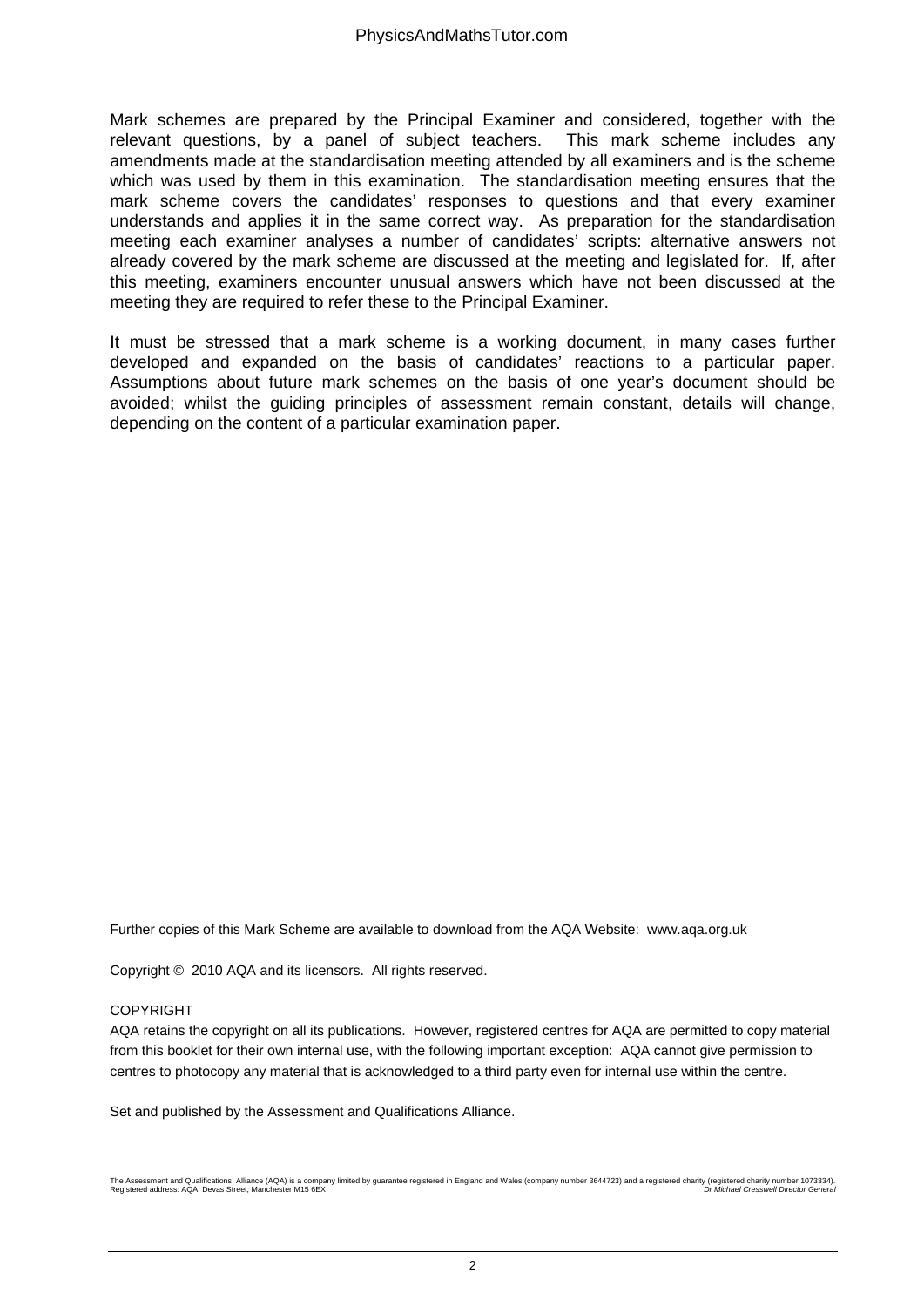#### **Key to mark scheme and abbreviations used in marking**

| M                          | mark is for method                                                 |              |                            |  |  |
|----------------------------|--------------------------------------------------------------------|--------------|----------------------------|--|--|
| m or dM                    | mark is dependent on one or more M marks and is for method         |              |                            |  |  |
| A                          | mark is dependent on M or m marks and is for accuracy              |              |                            |  |  |
| B                          | mark is independent of M or m marks and is for method and accuracy |              |                            |  |  |
| E                          | mark is for explanation                                            |              |                            |  |  |
|                            |                                                                    |              |                            |  |  |
| $\sqrt{\text{or ft or F}}$ | follow through from previous                                       |              |                            |  |  |
|                            | incorrect result                                                   | MC           | mis-copy                   |  |  |
| CAO                        | correct answer only                                                | <b>MR</b>    | mis-read                   |  |  |
| <b>CSO</b>                 | correct solution only                                              | RA           | required accuracy          |  |  |
| <b>AWFW</b>                | anything which falls within                                        | <b>FW</b>    | further work               |  |  |
| <b>AWRT</b>                | anything which rounds to                                           | <b>ISW</b>   | ignore subsequent work     |  |  |
| <b>ACF</b>                 | any correct form                                                   | <b>FIW</b>   | from incorrect work        |  |  |
| AG                         | answer given                                                       | <b>BOD</b>   | given benefit of doubt     |  |  |
| <b>SC</b>                  | special case                                                       | <b>WR</b>    | work replaced by candidate |  |  |
| <b>OE</b>                  | or equivalent                                                      | <b>FB</b>    | formulae book              |  |  |
| A2,1                       | 2 or 1 (or 0) accuracy marks                                       | <b>NOS</b>   | not on scheme              |  |  |
| $-xEE$                     | deduct x marks for each error                                      | G            | graph                      |  |  |
| <b>NMS</b>                 | no method shown                                                    | $\mathbf{C}$ | candidate                  |  |  |
| PI.                        | possibly implied                                                   | sf           | significant figure(s)      |  |  |
| <b>SCA</b>                 | substantially correct approach                                     | dp           | decimal place(s)           |  |  |

#### **No Method Shown**

Where the question specifically requires a particular method to be used, we must usually see evidence of use of this method for any marks to be awarded. However, there are situations in some units where part marks would be appropriate, particularly when similar techniques are involved. Your Principal Examiner will alert you to these and details will be provided on the mark scheme.

Where the answer can be reasonably obtained without showing working and it is very unlikely that the correct answer can be obtained by using an incorrect method, we must award **full marks**. However, the obvious penalty to candidates showing no working is that incorrect answers, however close, earn **no marks**.

Where a question asks the candidate to state or write down a result, no method need be shown for full marks.

Where the permitted calculator has functions which reasonably allow the solution of the question directly, the correct answer without working earns **full marks**, unless it is given to less than the degree of accuracy accepted in the mark scheme, when it gains **no marks**.

**Otherwise we require evidence of a correct method for any marks to be awarded.**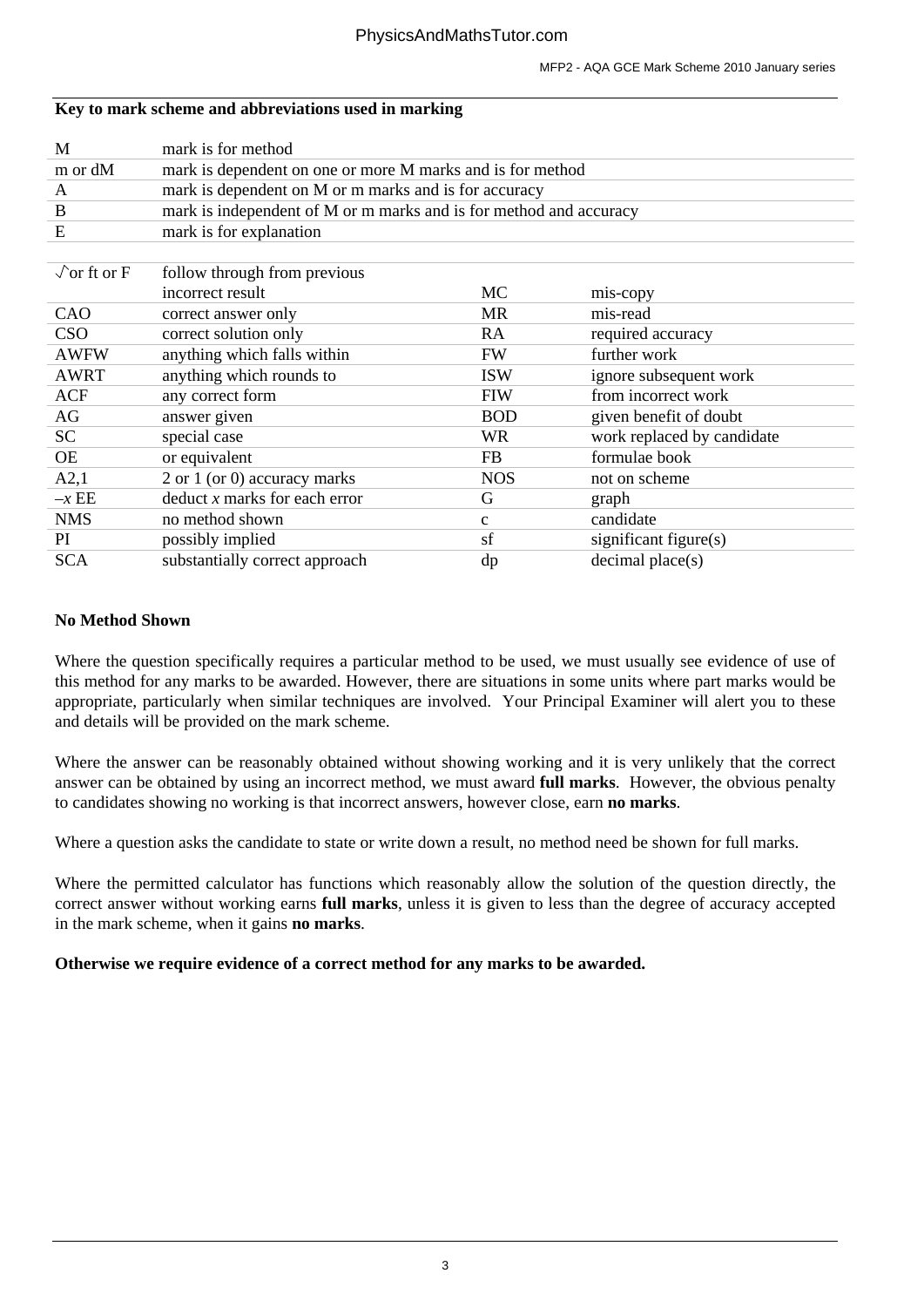| MFFZ<br>$\mathbf 0$ | <b>Solution</b>                                                     | <b>Marks</b>           | <b>Total</b>     | <b>Comments</b>                                                                                                            |
|---------------------|---------------------------------------------------------------------|------------------------|------------------|----------------------------------------------------------------------------------------------------------------------------|
| 1(a)                | LHS = $\frac{1}{4} (e^x + e^{-x})^2 - \frac{1}{4} (e^x - e^{-x})^2$ | M1                     |                  |                                                                                                                            |
|                     | Correct expansion of either square<br>Shown equal to 1              | A1<br>A1               | 3                | AG                                                                                                                         |
| (b)(i)              | $8\cosh^2 x - 3$                                                    | B1                     | $\mathbf{1}$     |                                                                                                                            |
| (ii)                | Sketch of $y = \cosh x$                                             | B1                     | $\mathbf{1}$     | Must cross y-axis above $x$ -axis                                                                                          |
| (iii)               | $\cosh x = (\pm) 1.25$                                              | B1F                    |                  | OE; ft errors in (b)(i); allow $\pm$ missing                                                                               |
|                     | $x = \ln\left(1.25 + \sqrt{1.25^2 - 1}\right)$                      | M1                     |                  |                                                                                                                            |
|                     | $=$ ln 2                                                            | A1F                    |                  |                                                                                                                            |
|                     | $\ln \frac{1}{2}$ by symmetry                                       | A1F                    | $\overline{4}$   | Accept $-\ln 2$ written straight down                                                                                      |
|                     |                                                                     |                        |                  | Alternatively, if solved by using<br>$e^{2x} - 2.5e^{x} + 1 = 0$ , allow M1 for<br>$2.5 \pm \sqrt{2.5^2 - 4}$<br>$x = \ln$ |
|                     | <b>Total</b>                                                        |                        | 9                |                                                                                                                            |
| $\overline{2}$      | $\mathcal{Y}$ <sup><math>\uparrow</math></sup><br>$\boldsymbol{x}$  |                        |                  |                                                                                                                            |
| (a)(i)              | Circle                                                              | B1                     |                  |                                                                                                                            |
|                     | Correct centre                                                      | B1                     |                  | <i>x</i> -coordinate $\approx$ -2 $\times$ <i>y</i> -coordinate in<br>correct quadrant; condone $(4, -2i)$                 |
|                     | Touching y-axis                                                     | B1                     | $\mathfrak{Z}$   |                                                                                                                            |
| (ii)                | Straight line<br>parallel to $x$ -axis                              | B1<br>B1               |                  |                                                                                                                            |
|                     | through $(0, 1)$                                                    | B1                     | $\mathfrak{Z}$   | Assume $(0, 1)$ if distance up y-axis is half<br>distance to top of circle; no other shading<br>outside circle             |
| (b)                 | Shading: inside circle<br>above line                                | B1F<br>B <sub>1F</sub> | $\overline{2}$   | Whole question reflected in $x$ -axis loses<br>2 marks                                                                     |
|                     | <b>Total</b>                                                        |                        | $\boldsymbol{8}$ |                                                                                                                            |
|                     |                                                                     |                        |                  |                                                                                                                            |

#### **MFP2**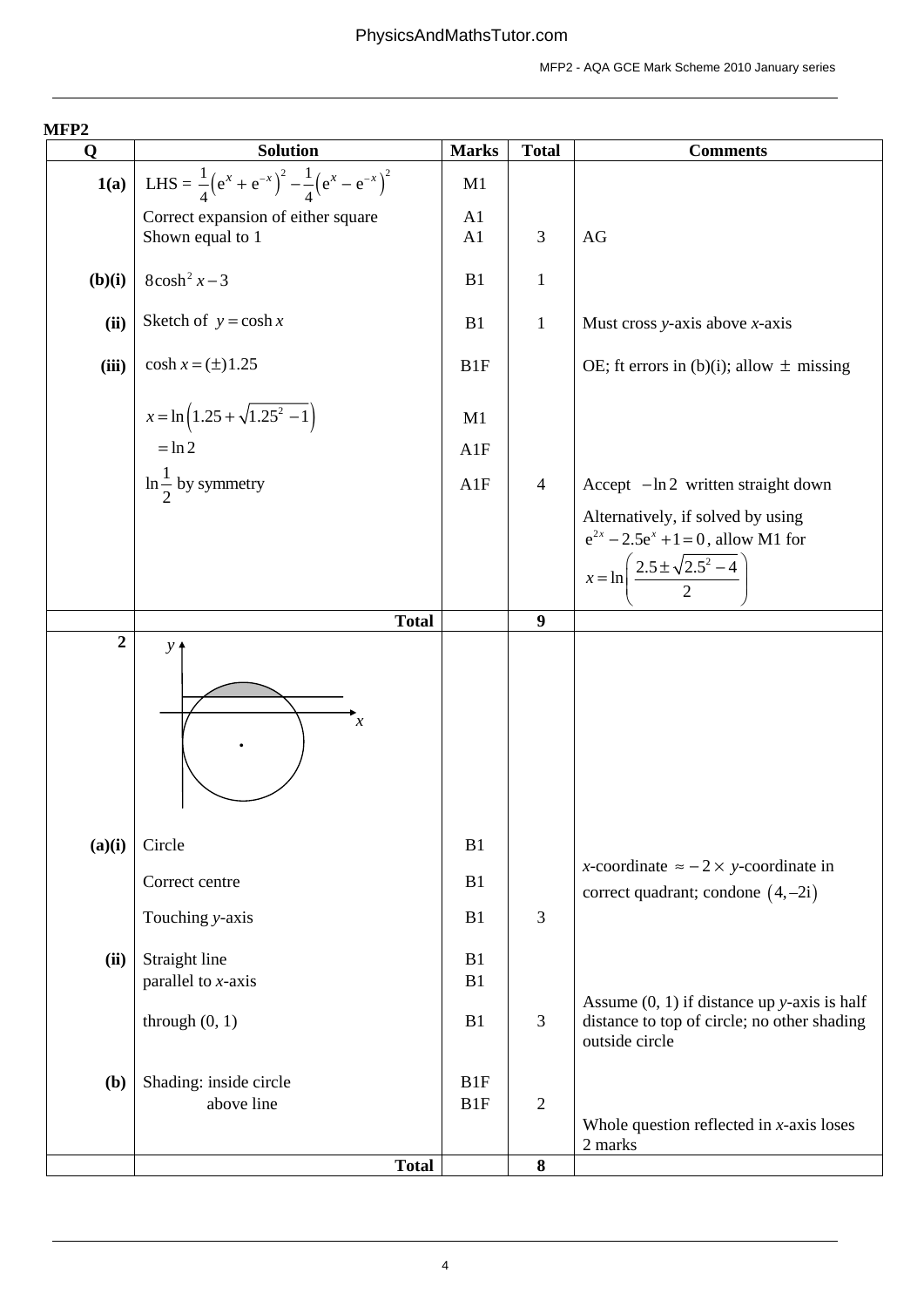| $\sqrt{2}$<br>$\mathbf Q$ | <b>Solution</b>                                                                                            | <b>Marks</b>   | <b>Total</b>   | <b>Comments</b>                                                                         |
|---------------------------|------------------------------------------------------------------------------------------------------------|----------------|----------------|-----------------------------------------------------------------------------------------|
| 3(a)(i)                   | $\beta = 2 - 2\sqrt{3}i$                                                                                   | B <sub>1</sub> | $\mathbf{1}$   |                                                                                         |
|                           |                                                                                                            |                |                |                                                                                         |
| (ii)                      |                                                                                                            | M1             |                | Allow for $+8$ but not $\pm 16$                                                         |
|                           | $\alpha\beta\gamma = -8$<br>$\alpha\beta = 16$<br>$\gamma = -\frac{1}{2}$                                  | B1             |                |                                                                                         |
|                           |                                                                                                            | A1             | 3              |                                                                                         |
|                           |                                                                                                            |                |                |                                                                                         |
| (iii)                     | Either $\frac{-p}{2} = \alpha + \beta + \gamma$                                                            |                |                |                                                                                         |
|                           |                                                                                                            | M1             |                | SC if failure to divide by 2 throughout,<br>allow M1A1 for either $p$ or $q$ correct ft |
|                           | or $\frac{q}{2} = \alpha \beta + \beta \gamma + \gamma \alpha$                                             |                |                |                                                                                         |
|                           |                                                                                                            |                |                |                                                                                         |
|                           | $p = -7$ , $q = 28$                                                                                        | A1F,<br>A1F    | 3              | ft incorrect $\gamma$                                                                   |
|                           |                                                                                                            |                |                |                                                                                         |
|                           | Alternative to $(a)(ii)$ and $(a)(iii)$ :<br>$(z^2 - 4z + 16)(az + b)$                                     |                |                |                                                                                         |
|                           | $\alpha\beta = 16$                                                                                         | (M1)           |                |                                                                                         |
|                           |                                                                                                            | (B1)           |                |                                                                                         |
|                           | $a=2, b=+1, \gamma=-\frac{1}{2}$                                                                           | (A1)           |                |                                                                                         |
|                           | Equating coefficients                                                                                      | (M1)           |                |                                                                                         |
|                           | $p = -7$<br>$q = 28$                                                                                       | (A1F)<br>(A1F) |                |                                                                                         |
|                           |                                                                                                            |                |                |                                                                                         |
|                           | <b>(b)(i)</b> $r = 4$ , $\theta = \frac{\pi}{3}$                                                           | B1,B1          | $\overline{2}$ |                                                                                         |
|                           |                                                                                                            |                |                |                                                                                         |
|                           |                                                                                                            |                |                |                                                                                         |
|                           | (ii) $(2+2\sqrt{3}i)^n = (4e^{\frac{\pi i}{3}})^n$                                                         | M1             |                |                                                                                         |
|                           |                                                                                                            |                |                |                                                                                         |
|                           | $=4^{n}\left(\cos\frac{n\pi}{3}+\mathrm{i}\sin\frac{n\pi}{3}\right)$                                       | A <sub>1</sub> | 2              | AG                                                                                      |
|                           |                                                                                                            |                |                |                                                                                         |
|                           | (iii) $\left[ (2 - 2\sqrt{3}i)^n = 4^n \left( \cos \frac{n\pi}{3} - i \sin \frac{n\pi}{3} \right) \right]$ | B1             |                |                                                                                         |
|                           |                                                                                                            |                |                |                                                                                         |
|                           | $\alpha^{n} + \beta^{n} + \gamma^{n} = 4^{n} \left( \cos \frac{n\pi}{3} + i \sin \frac{n\pi}{3} \right)$   |                |                |                                                                                         |
|                           |                                                                                                            |                |                |                                                                                         |
|                           | +4 <sup>n</sup> $\left(\cos \frac{n\pi}{3} - i \sin \frac{n\pi}{3}\right) + \left(-\frac{1}{2}\right)^n$   | M1             |                |                                                                                         |
|                           |                                                                                                            |                |                |                                                                                         |
|                           | $=2^{2n+1}\cos{\frac{n\pi}{3}}+\left(-\frac{1}{2}\right)^n$                                                | A <sub>1</sub> | 3              | AG                                                                                      |
|                           | <b>Total</b>                                                                                               |                | 14             |                                                                                         |

| MFP2 (cont) |  |
|-------------|--|
|             |  |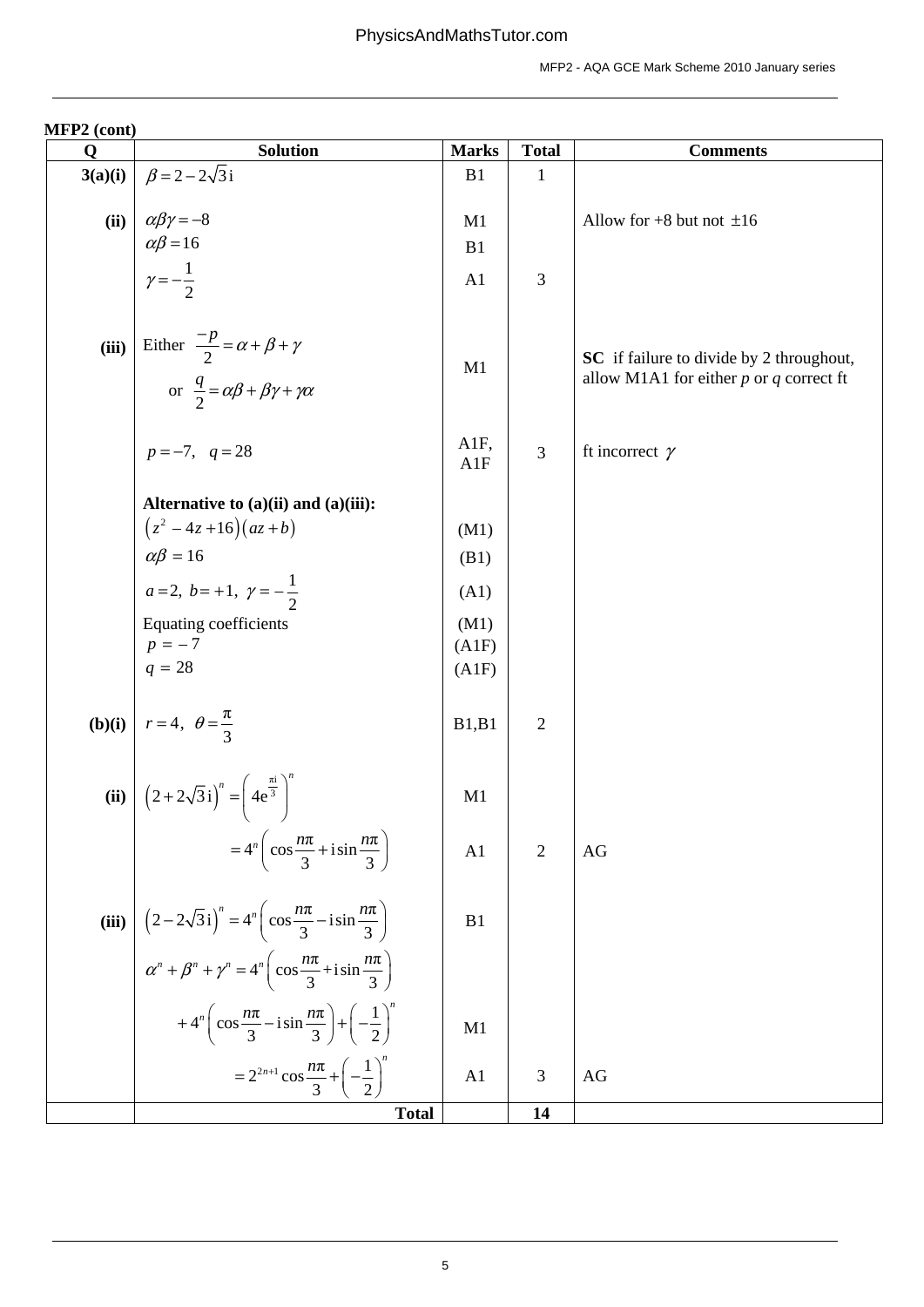| $1$ , $1 + 2$ (come)<br>Q | <b>Solution</b>                                                                                   | <b>Marks</b>   | <b>Total</b>   | <b>Comments</b>                                                           |
|---------------------------|---------------------------------------------------------------------------------------------------|----------------|----------------|---------------------------------------------------------------------------|
| 4(a)                      | $\frac{\mathrm{d}x}{\mathrm{d}t} = \sinh 2t$                                                      | B1             |                |                                                                           |
|                           | $\frac{dy}{dt} = 2\cosh t$                                                                        | B1             |                |                                                                           |
|                           | $\left(\frac{dx}{dt}\right)^2 + \left(\frac{dy}{dt}\right)^2 = \sinh^2 2t + 4\cosh^2 t$           | M1             |                |                                                                           |
|                           | Use of $\sinh 2t = 2 \sinh t \cosh t$                                                             | m1             |                | Or other correct formula for double angle                                 |
|                           | $=4\cosh^2 t \left(\sinh^2 t +1\right)$                                                           | A1             |                | For taking out factor                                                     |
|                           | $=4\cosh^4 t$                                                                                     | A1F            | 6              | ft errors of sign in $\frac{dx}{dt}$ or $\frac{dy}{dt}$                   |
| (b)(i)                    |                                                                                                   | M1             |                | Using the value obtained in (a)                                           |
|                           | $S = 2\pi \int_0^1 2\sinh t \cdot 2\cosh^2 t dt$<br>= $8\pi \int_0^1 \sinh t \cdot \cosh^2 t dt$  | A1             | $\overline{2}$ | AG                                                                        |
| (ii)                      | $S = 8\pi \left[\frac{\cosh^3 t}{3}\right]_0^1$                                                   | M1             |                |                                                                           |
|                           | $=\frac{8\pi}{3}$ [cosh <sup>3</sup> 1-1]                                                         | A <sub>1</sub> | $\overline{2}$ | OE eg $\frac{\pi}{3} \left( \left( e + \frac{1}{e} \right)^3 - 8 \right)$ |
|                           | <b>Total</b>                                                                                      |                | 10             |                                                                           |
|                           | 5(a)(i) $u_1 = S_1 = 1^2.2.3 = 6$                                                                 | B1             | $\mathbf{1}$   | AG                                                                        |
| (ii)                      | $u_2 = S_2 - S_1 = 42$                                                                            | B1             | $\mathbf{1}$   | AG                                                                        |
| (iii)                     | $u_n = S_n - S_{n-1}$                                                                             | M1             |                |                                                                           |
|                           |                                                                                                   | A <sub>1</sub> |                |                                                                           |
|                           |                                                                                                   | A1             | 3              | AG                                                                        |
| (b)                       | = $n^2 (n+1)(n+2) - (n-1)^2 n(n+1)$<br>= $n(n+1)(4n-1)$<br>$\sum_{r=n+1}^{2n} u_r = S_{2n} - S_n$ | M1             |                |                                                                           |
|                           | $=(2n)^{2}(2n+1)(2n+2)-n^{2}(n+1)(n+2)$                                                           | A1             |                |                                                                           |
|                           | $=3n^2(n+1)(5n+2)$                                                                                | A <sub>1</sub> | 3              | AG                                                                        |
|                           | <b>Total</b>                                                                                      |                | 8              |                                                                           |

### **MFP2 (cont)**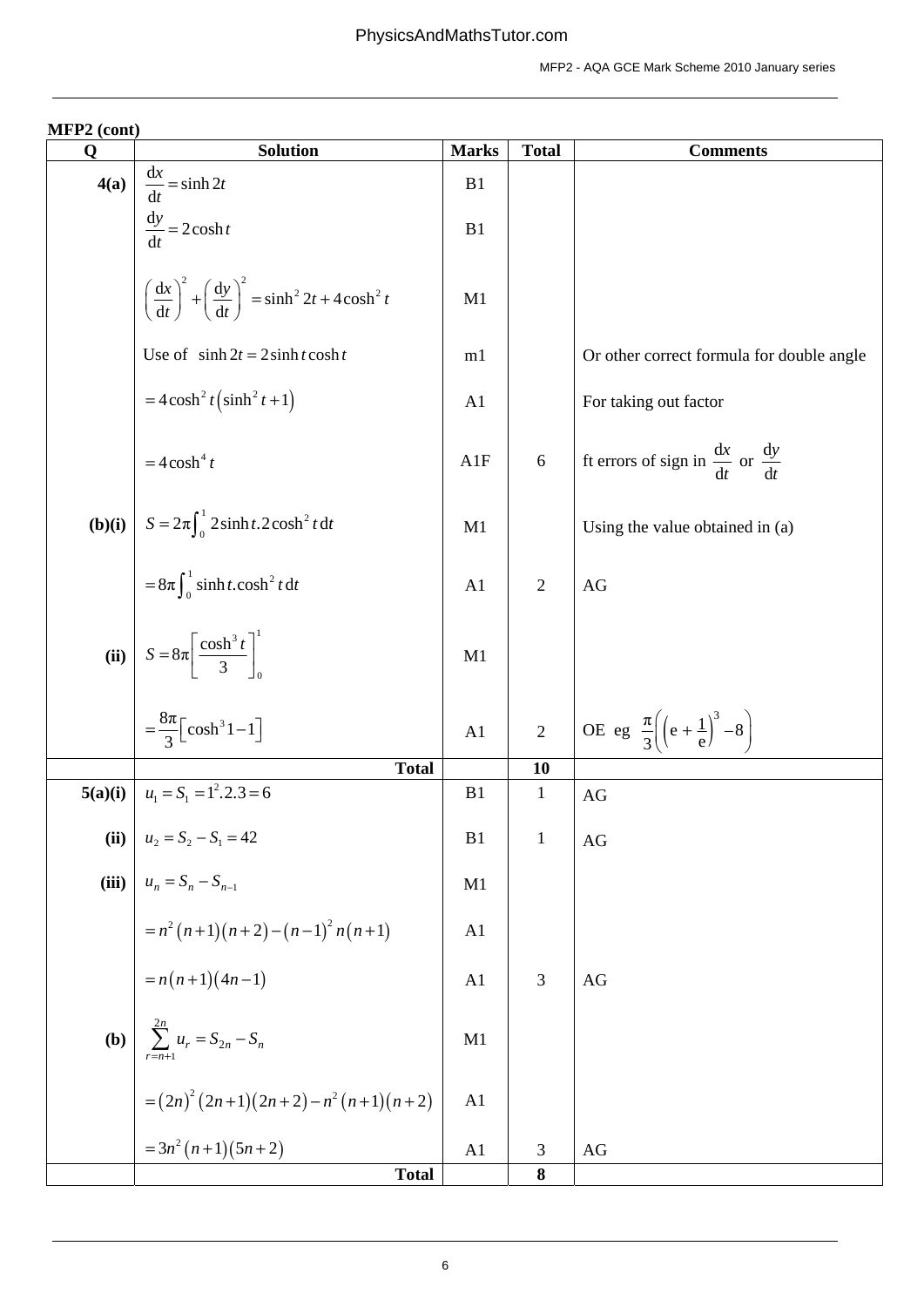| $NITL \neq (C0III)$<br>$\mathbf Q$ | <b>Solution</b>                                                                                            | <b>Marks</b>   | <b>Total</b>   | <b>Comments</b>                          |
|------------------------------------|------------------------------------------------------------------------------------------------------------|----------------|----------------|------------------------------------------|
| 6(a)                               | $dt = \sec^2 \theta d\theta$<br>$t = \tan \theta$                                                          | B1             |                | <b>OE</b>                                |
|                                    | $I = \int \frac{dt}{(9\cos^2\theta + \sin^2\theta)\sec^2\theta}$                                           | M1             |                | <b>OE</b>                                |
|                                    | $= \int \frac{\mathrm{d}t}{t^2 + 9}$                                                                       | A1             | 3              | AG                                       |
|                                    | <b>(b)</b> $I = \left[\frac{1}{3} \tan^{-1} \frac{t}{3}\right]_0^{\sqrt{3}}$                               | M1             |                | $M1$ for tan <sup>-1</sup>               |
|                                    | $rac{1}{3}$ tan <sup>-1</sup> $\frac{\sqrt{3}}{3}$ or $\frac{1}{3}$ tan <sup>-1</sup> $\frac{1}{\sqrt{3}}$ | A <sub>1</sub> |                |                                          |
|                                    | $=\frac{\pi}{18}$                                                                                          | A1             | 3              | AG                                       |
|                                    | <b>Total</b>                                                                                               |                | 6              |                                          |
| 7(a)                               | Assume true for $n = k$                                                                                    |                |                |                                          |
|                                    | $u_{k+1} = 2(3 \times 2^{k-1} - 1) + 1$                                                                    | M1A1           |                |                                          |
|                                    | $=3\times2^{k}-1$                                                                                          | A1             |                | $2^{(k-1)+1}$ not necessarily seen       |
|                                    | True for $n = 1$ shown                                                                                     | B1             |                |                                          |
|                                    | Method of induction clearly expressed                                                                      | E1             | 5              | Provided all 4 previous marks earned     |
|                                    | <b>(b)</b> $\sum_{r=1}^{n} u_r = \sum_{r=1}^{n} 3 \times 2^{r-1} - n$                                      |                |                |                                          |
|                                    | = 3(2 <sup>n</sup> - 1) - n<br>= $u_{n+1}$ - (n+2)                                                         | M1A1           |                | M1 for summation, ie recognition of a GP |
|                                    |                                                                                                            | A1             | $\mathfrak{Z}$ | $\rm{AG}$                                |
|                                    | <b>Total</b>                                                                                               |                | ${\bf 8}$      |                                          |